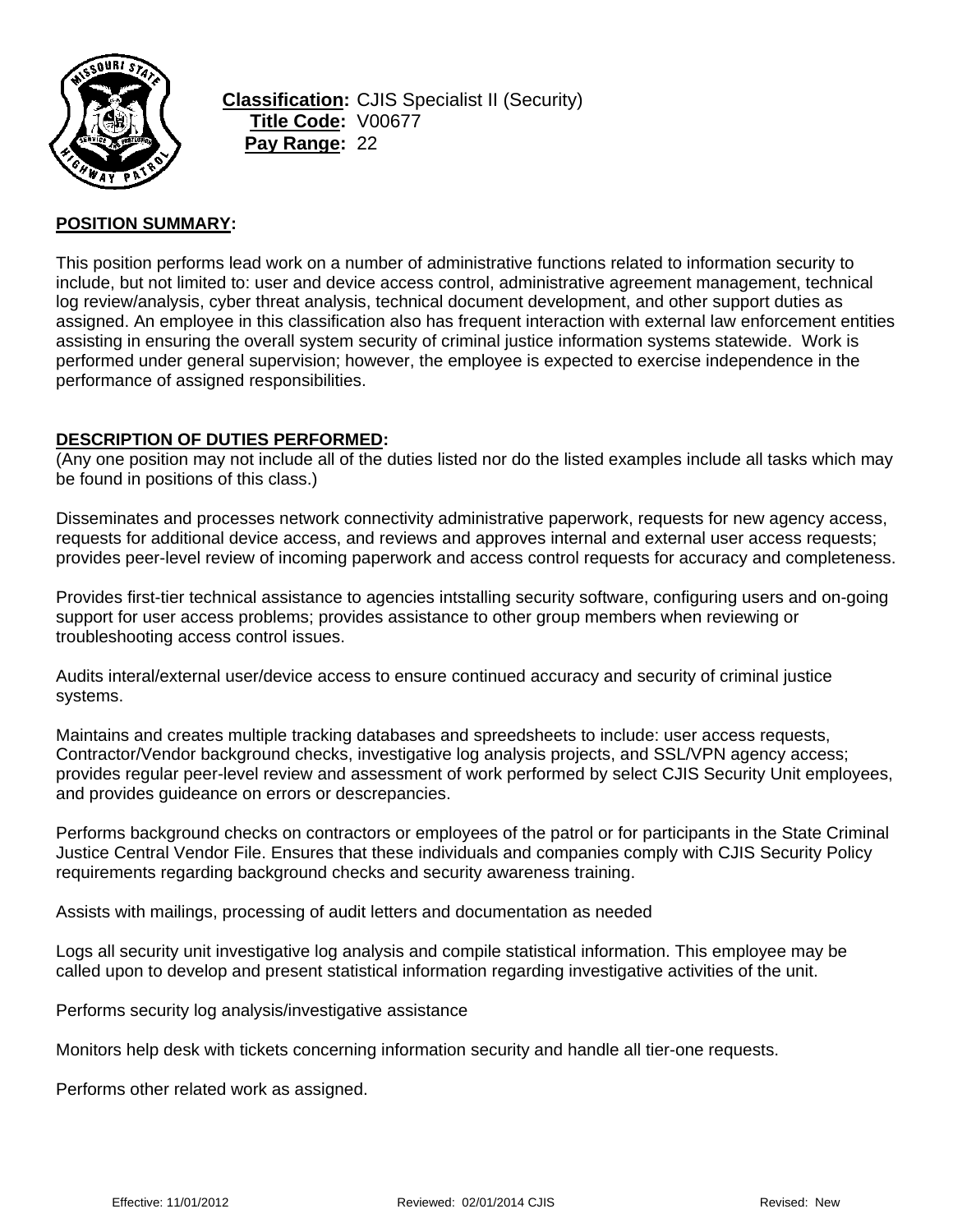#### **REQUIRED KNOWLEDGE, SKILLS, AND ABILITIES:**

Thorough knowledge of the principles, methods, and techniques in the administration of criminal history records.

Thorough knowledge of federal and state statutes, regulations, and policies and procedures pertaining to the collection, storage, and dissemination of criminal history information.

Thorough knowledge of the flow of cases through the criminal justice system with an understanding of the operation of local and state court systems.

Thorough knowledge of information systems and security principals

Thorough knowledge of auditing procedures and policies; specifically in the area of information systems.

Thorough knowledge of document management techniques.

Thorough knowledge of Microsoft Office software including Word, Access, Excel, and PowerPoint.

Knowledge of the techniques and the fundamentals of oral and written communication.

Knowledge and understanding of security and quality control procedures and methodology.

Ability to review and analyze information for quality, quantity, and adherence to appropriate standards.

Ability to utilize deductive reasoning when analyzing and interpreting data and problem situations and to interpret spatial data.

Ability to operate a personal computer to record statistical data and related reports, build spreadsheets, etc.

Ability to maintain accurate records, files, and documentation.

Ability to work under pressure of performing multiple tasks with varying deadlines while maintaining high quality work.

Ability to exercise judgment and discretion.

Ability to effectively coordinate procedures and assignments for productive workflow within the unit.

Ability to learn to perform entries, proofread, edit, and update data within various computerized databases.

Ability to transport boxes and/or trays of documents, criminal history records, fingerprint cards, etc. up to 30 pounds.

Ability to work independently with general supervision.

Ability to occasionally travel for the completion of assigned duties.

Ability to operate basic office equipment as detailed in the description of duties.

Ability to handle restricted and confidential information in a professional manner and maintain the information as such.